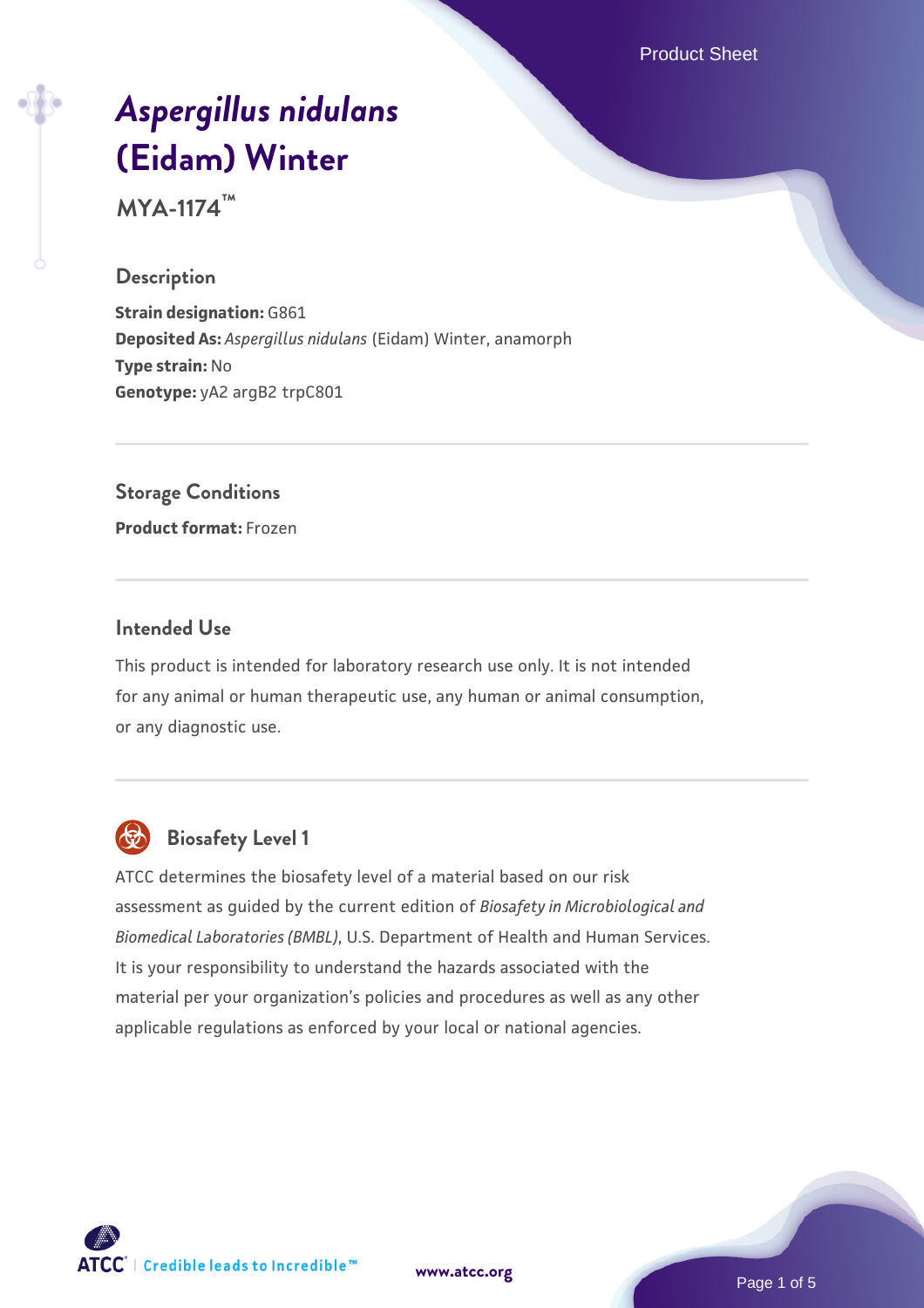#### **[Aspergillus nidulans](https://www.atcc.org/products/mya-1174) [\(Eidam\) Winter](https://www.atcc.org/products/mya-1174) Example 2018** Product Sheet **MYA-1174**

ATCC highly recommends that appropriate personal protective equipment is always used when handling vials. For cultures that require storage in liquid nitrogen, it is important to note that some vials may leak when submersed in liquid nitrogen and will slowly fill with liquid nitrogen. Upon thawing, the conversion of the liquid nitrogen back to its gas phase may result in the vial exploding or blowing off its cap with dangerous force creating flying debris. Unless necessary, ATCC recommends that these cultures be stored in the vapor phase of liquid nitrogen rather than submersed in liquid nitrogen.

### **Certificate of Analysis**

For batch-specific test results, refer to the applicable certificate of analysis that can be found at www.atcc.org.

#### **Growth Conditions**

**Medium:**  [ATCC Medium 325: Malt extract agar \(Blakeslee's formula\)](https://www.atcc.org/-/media/product-assets/documents/microbial-media-formulations/3/2/5/atcc-medium-325.pdf?rev=146ec77015184a96912232dcb12386f9) **Temperature:** 25°C **Incubation:** Protocol: plus 2 mM tryptophan and 1 mM arginine

#### **Notes**

Additional information on this culture is available on the ATCC web site at [www.atcc.org.](http://www.atcc.org/)

#### **Material Citation**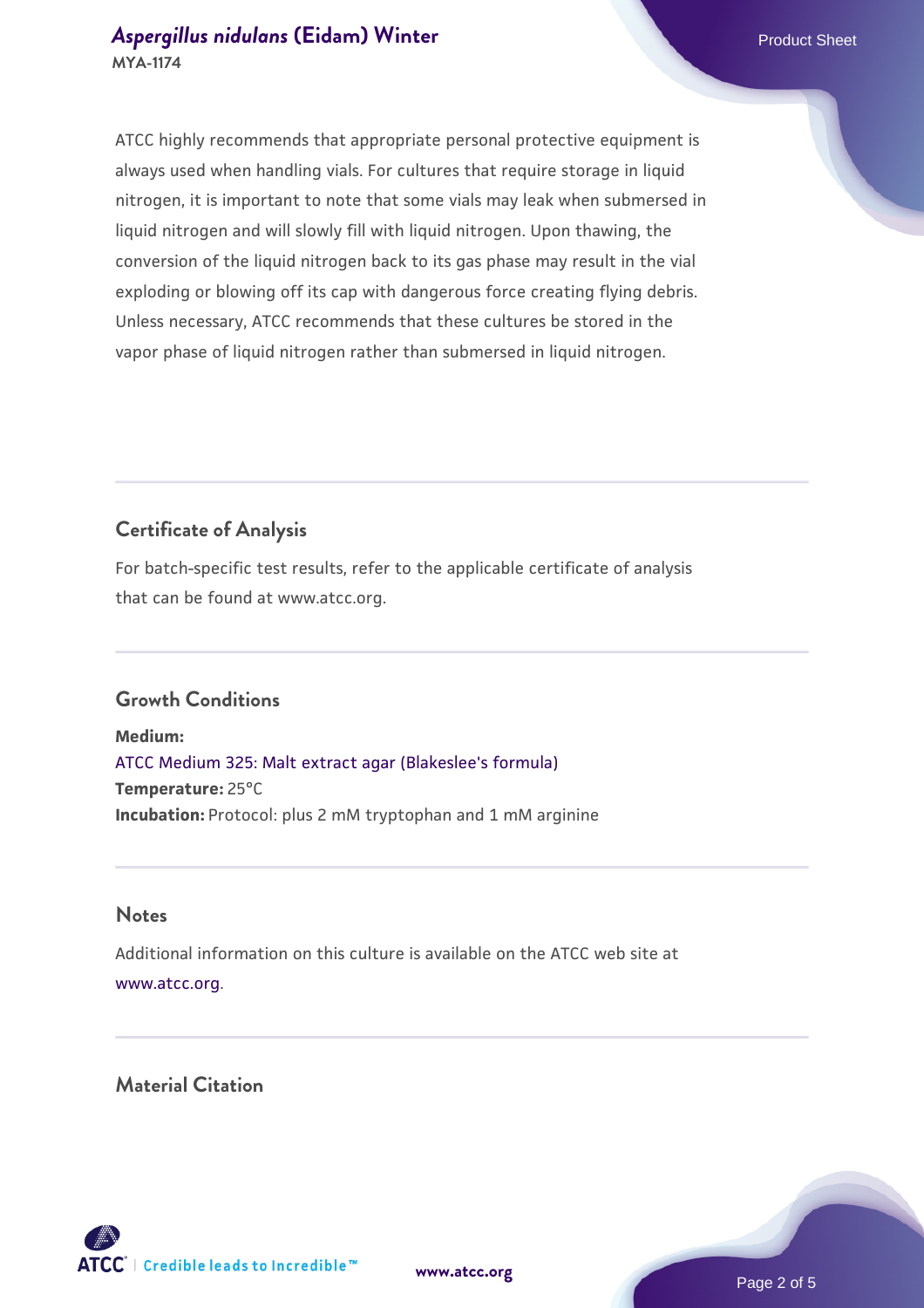#### **[Aspergillus nidulans](https://www.atcc.org/products/mya-1174) [\(Eidam\) Winter](https://www.atcc.org/products/mya-1174) Example 2018** Product Sheet **MYA-1174**

If use of this material results in a scientific publication, please cite the material in the following manner: *Aspergillus nidulans* (Eidam) Winter (ATCC MYA-1174)

#### **References**

References and other information relating to this material are available at www.atcc.org.

#### **Warranty**

The product is provided 'AS IS' and the viability of ATCC® products is warranted for 30 days from the date of shipment, provided that the customer has stored and handled the product according to the information included on the product information sheet, website, and Certificate of Analysis. For living cultures, ATCC lists the media formulation and reagents that have been found to be effective for the product. While other unspecified media and reagents may also produce satisfactory results, a change in the ATCC and/or depositor-recommended protocols may affect the recovery, growth, and/or function of the product. If an alternative medium formulation or reagent is used, the ATCC warranty for viability is no longer valid. Except as expressly set forth herein, no other warranties of any kind are provided, express or implied, including, but not limited to, any implied warranties of merchantability, fitness for a particular purpose, manufacture according to cGMP standards, typicality, safety, accuracy, and/or noninfringement.

#### **Disclaimers**

This product is intended for laboratory research use only. It is not intended

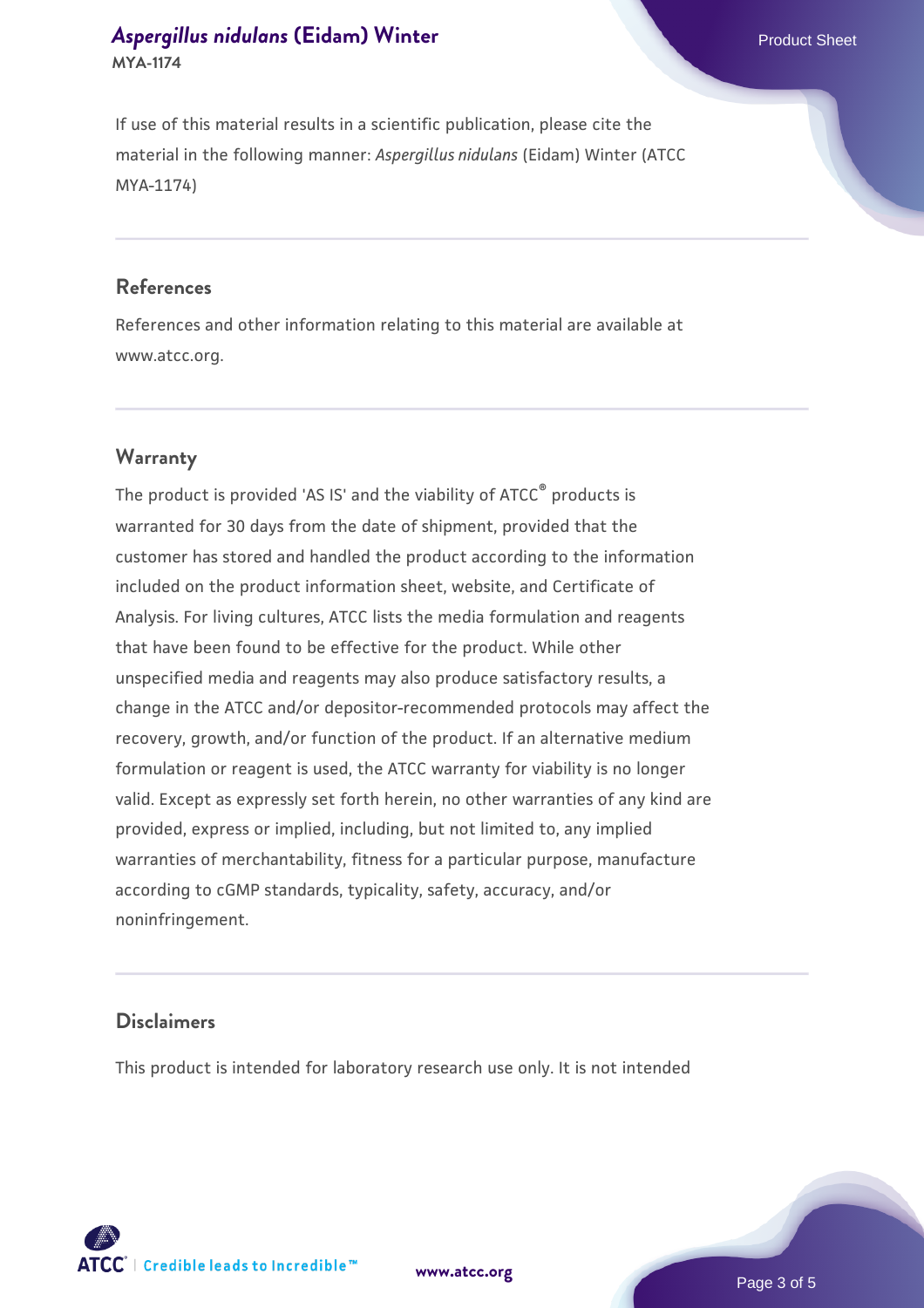#### **[Aspergillus nidulans](https://www.atcc.org/products/mya-1174) [\(Eidam\) Winter](https://www.atcc.org/products/mya-1174) Example 2018** Product Sheet **MYA-1174**

for any animal or human therapeutic use, any human or animal consumption, or any diagnostic use. Any proposed commercial use is prohibited without a license from ATCC.

While ATCC uses reasonable efforts to include accurate and up-to-date information on this product sheet, ATCC makes no warranties or representations as to its accuracy. Citations from scientific literature and patents are provided for informational purposes only. ATCC does not warrant that such information has been confirmed to be accurate or complete and the customer bears the sole responsibility of confirming the accuracy and completeness of any such information.

This product is sent on the condition that the customer is responsible for and assumes all risk and responsibility in connection with the receipt, handling, storage, disposal, and use of the ATCC product including without limitation taking all appropriate safety and handling precautions to minimize health or environmental risk. As a condition of receiving the material, the customer agrees that any activity undertaken with the ATCC product and any progeny or modifications will be conducted in compliance with all applicable laws, regulations, and guidelines. This product is provided 'AS IS' with no representations or warranties whatsoever except as expressly set forth herein and in no event shall ATCC, its parents, subsidiaries, directors, officers, agents, employees, assigns, successors, and affiliates be liable for indirect, special, incidental, or consequential damages of any kind in connection with or arising out of the customer's use of the product. While reasonable effort is made to ensure authenticity and reliability of materials on deposit, ATCC is not liable for damages arising from the misidentification or misrepresentation of such materials.

Please see the material transfer agreement (MTA) for further details regarding the use of this product. The MTA is available at www.atcc.org.

#### **Copyright and Trademark Information**

© ATCC 2021. All rights reserved. ATCC is a registered trademark of the American Type Culture Collection.



**[www.atcc.org](http://www.atcc.org)**

Page 4 of 5